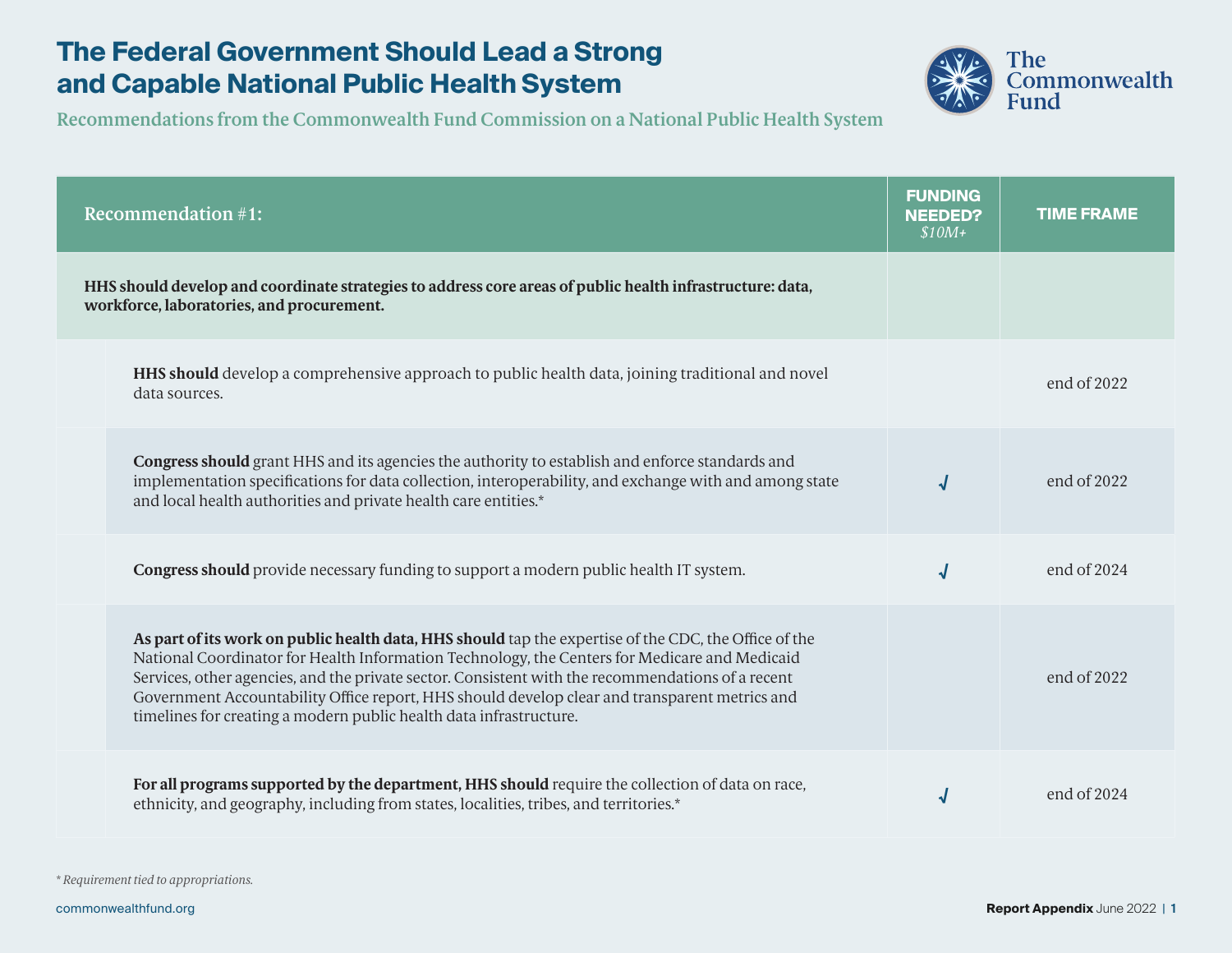

**Recommendations from the Commonwealth Fund Commission on a National Public Health System**

| <b>HHS should</b> oversee the development of a comprehensive workforce strategy consisting of investments in<br>the state, local, tribal, and territorial public health workforce and several fundamental workforce initiatives.                                                                                                                                                                                                                                                                                                                                                                                                                                                                                                                                                      |  | end of 2024   |
|---------------------------------------------------------------------------------------------------------------------------------------------------------------------------------------------------------------------------------------------------------------------------------------------------------------------------------------------------------------------------------------------------------------------------------------------------------------------------------------------------------------------------------------------------------------------------------------------------------------------------------------------------------------------------------------------------------------------------------------------------------------------------------------|--|---------------|
| <b>HHS should</b> expand and modernize its workforce programs to make it possible to detail more federal staff<br>to state, local, tribal, and territorial agencies. This effort should include the Epidemic Intelligence Service<br>and the U.S. Public Health Service Commissioned Corps. Its dual goals should be to expand the workforce<br>and expertise available to health departments while improving the development, coordination, and<br>implementation of federal programs as these staff rotate back to their HHS agencies. HHS should promote<br>diversity in this effort, alongside training on effective community engagement strategies. A companion<br>program should bring state, local, tribal, and territorial personnel to the federal government. <sup>†</sup> |  | end of 2024   |
| <b>HHS should</b> support efforts, such as community health worker programs, that broaden the roles and<br>career paths for local community members who are eager to contribute to health improvement. These<br>efforts should include collaboration with Department of Labor training programs.                                                                                                                                                                                                                                                                                                                                                                                                                                                                                      |  | end of 2024   |
| HHS should establish a national continuing education and training system for public health, in<br>coordination with schools and programs of public health and together with state, local, tribal, and<br>territorial health partners. To promote multisector collaboration, this system should also address<br>education of personnel in agencies outside the traditional boundaries of public health such as education,<br>housing, and criminal justice. Over time, health departments could use this system to credential<br>individuals for particular roles.                                                                                                                                                                                                                     |  | end of 2024   |
| HHS should lead the establishment of a modern public health laboratory system, outlining key roles for<br>CDC, FDA, CMS, other agencies, private laboratories, and, critically, state public health laboratories.*                                                                                                                                                                                                                                                                                                                                                                                                                                                                                                                                                                    |  | end of $2024$ |

 *† Administrative action required. \* Requirement tied to appropriations.*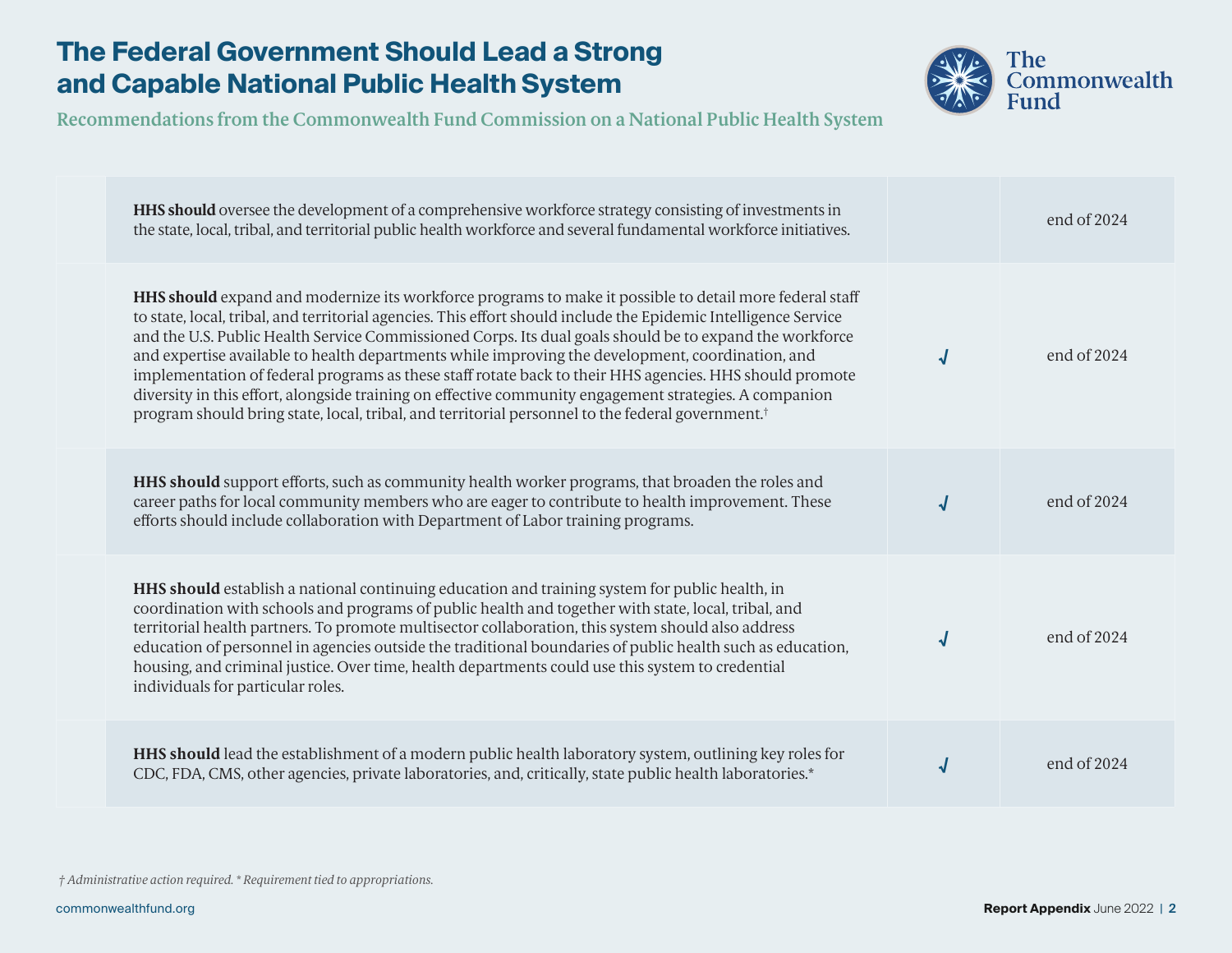

**Recommendations from the Commonwealth Fund Commission on a National Public Health System**

| This laboratory modernization program should define the minimum capabilities for public health<br>laboratories; a framework for collaboration and coordination with academic and private laboratories; and<br>a set of expectations about data sharing, linkage to clinical data, and collaboration across the system.* | end of $2024$ |
|-------------------------------------------------------------------------------------------------------------------------------------------------------------------------------------------------------------------------------------------------------------------------------------------------------------------------|---------------|
| <b>Congress should</b> provide HHS, through the FDA, with the authority to regulate novel technologies for<br>home testing.**                                                                                                                                                                                           | end of $2022$ |
| <b>HHS should</b> develop a genomic pathogen database that is accessible to state and local public health<br>laboratories and relevant to emerging respiratory diseases as well as responsive to other challenges such<br>as food safety.                                                                               | end of $2024$ |
| To improve procurement, HHS should make it easier to purchase key supplies across the federal<br>government, states, localities, tribes, and territories. It should also take steps to prevent competition for<br>scarce resources among these entities, which has previously led to maldistribution and higher prices. | end of $2024$ |
| HHS should create a federal procurement schedule that permits health departments (if they so choose) to<br>procure personal protective equipment and other high-quality products at lower cost when needed.                                                                                                             | end of $2024$ |
| Congress should authorize HHS to establish a reliable process for identifying and distributing equipment<br>that is vital to meeting public health threats.**                                                                                                                                                           | end of 2022   |

*\* Requirement tied to appropriations. \*\* Statutory change.*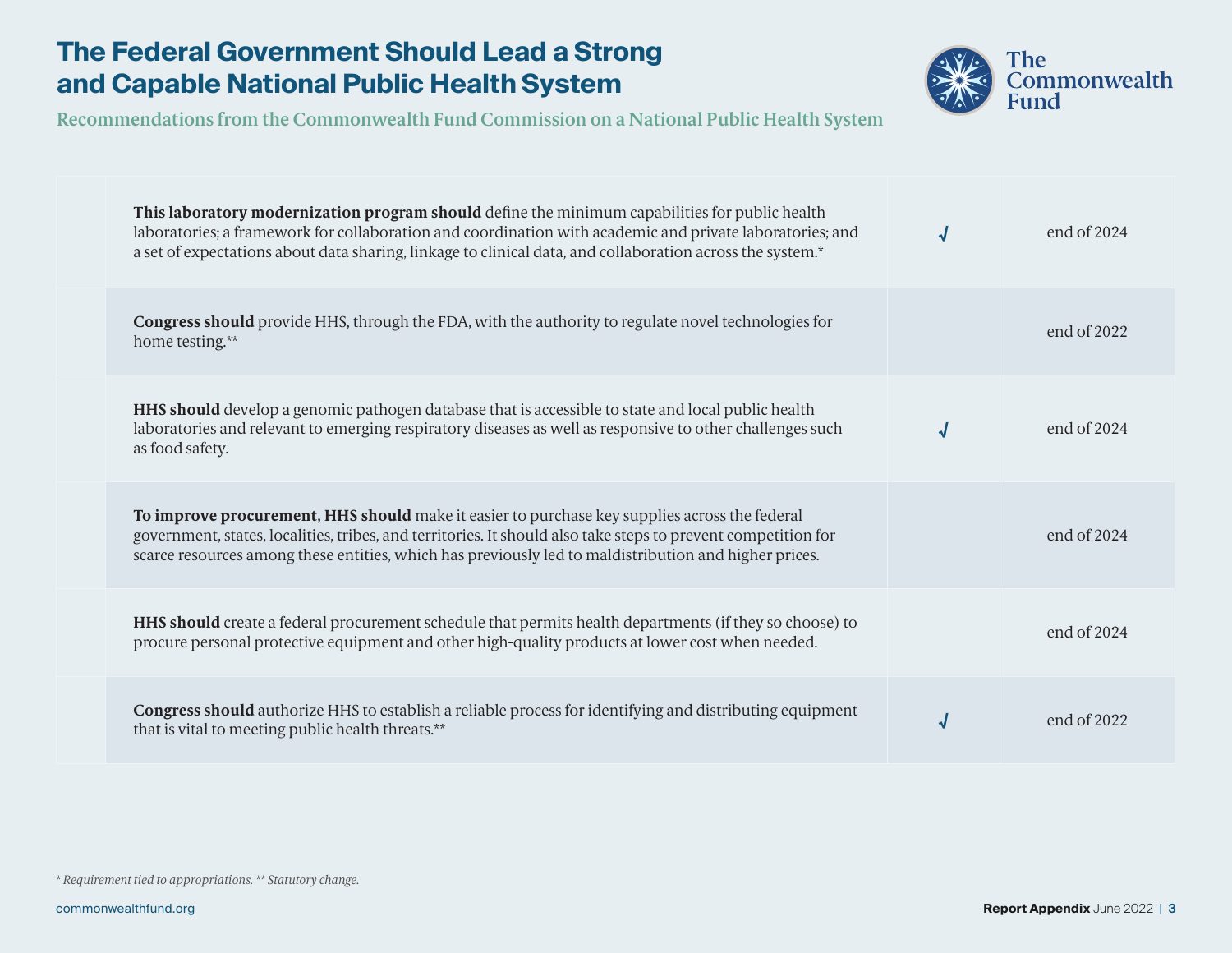

**Recommendations from the Commonwealth Fund Commission on a National Public Health System**

| <b>Recommendation #2:</b>                                                                                                                                                                                                                                                                                                                                                                                                                                                                                                                            | <b>FUNDING</b><br><b>NEEDED?</b><br>$$10M+$ | <b>TIME FRAME</b> |
|------------------------------------------------------------------------------------------------------------------------------------------------------------------------------------------------------------------------------------------------------------------------------------------------------------------------------------------------------------------------------------------------------------------------------------------------------------------------------------------------------------------------------------------------------|---------------------------------------------|-------------------|
| HHS should designate a leader for the national public health system.                                                                                                                                                                                                                                                                                                                                                                                                                                                                                 |                                             |                   |
| <b>Congress should</b> create a new position, such as an undersecretary for public health, to elevate this<br>function and more closely mirror the structure of other large federal departments. However, given the<br>urgency of developing a national public health system, HHS should, under existing statutory authority,<br>reconfigure and support the position of Assistant Secretary for Health to serve in this role. (For clarity, this<br>report refers to the Assistant Secretary as the leader of the national public health system.)** |                                             | end of 2022       |
| The Assistant Secretary's role should be to oversee and coordinate issues that deeply involve the<br>national public health system. It should not be operational or extend to all the work of HHS's agencies.                                                                                                                                                                                                                                                                                                                                        |                                             | end of 2022       |
| The Assistant Secretary's role should be visible and accountable, providing timely explanations of<br>ongoing work and measurement of progress. Key projects should be clearly defined and articulated and<br>should have timelines for completion and reporting (within and outside HHS).                                                                                                                                                                                                                                                           |                                             | end of $2022$     |
| To maintain trust in public health agencies that serve the nation, the Assistant Secretary should<br>focus on efforts that advance public health. To achieve this goal, policies should be established that<br>prevent inappropriate interference, as recently recommended by the GAO and discussed further in<br>Section D of this report.                                                                                                                                                                                                          |                                             | end of 2022       |

*\*\* Statutory change.*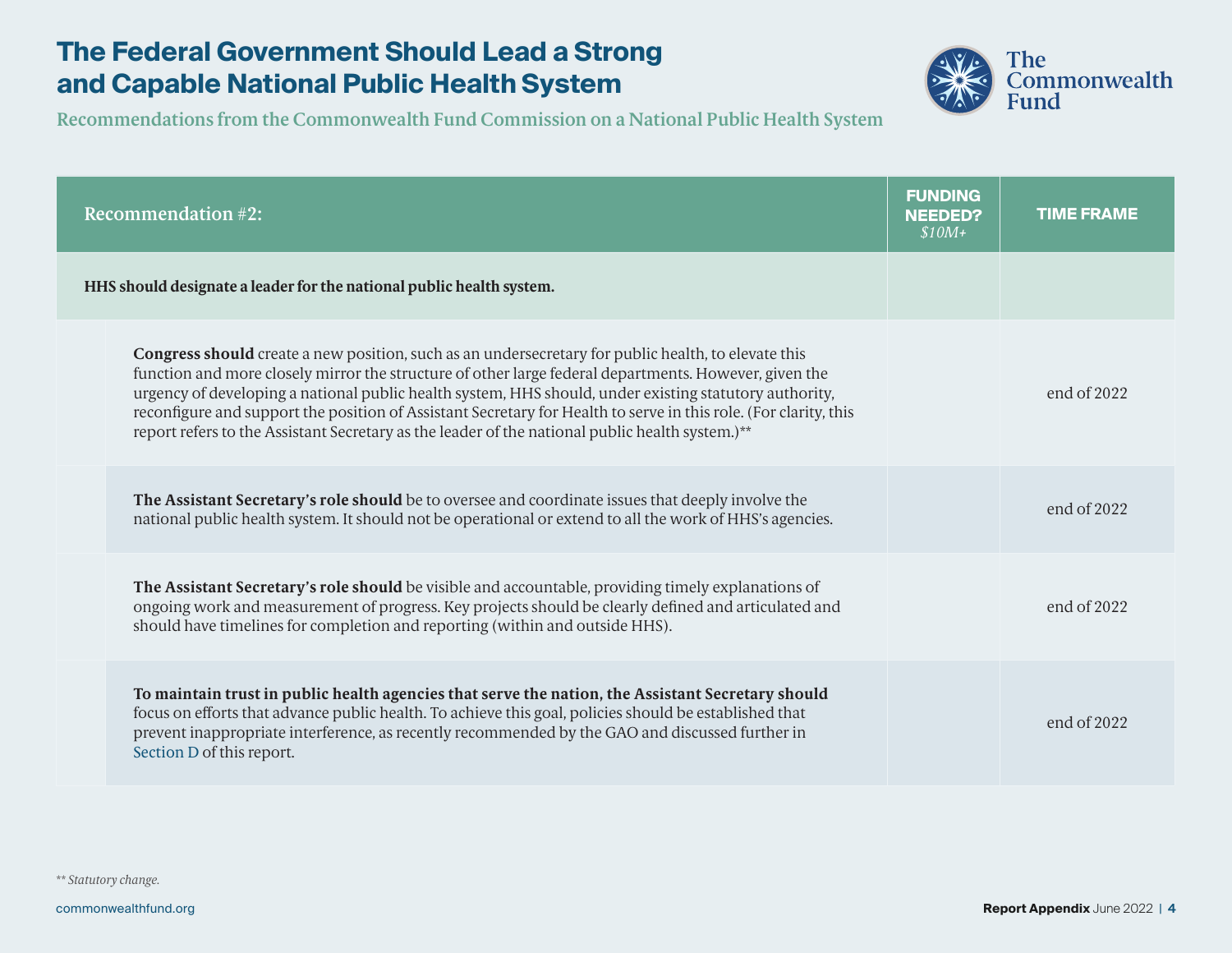

| Within one year, the Office of the Assistant Secretary should be fully resourced and staffed to meet its<br>new responsibilities. Until such time, HHS should detail staff with expertise in these issues and support<br>their work across the department.                                                                                                                      | end of 2022 |
|---------------------------------------------------------------------------------------------------------------------------------------------------------------------------------------------------------------------------------------------------------------------------------------------------------------------------------------------------------------------------------|-------------|
| Congress should provide reserve funding for HHS that can be immediately available in case of a public<br>$\sqrt{2}$<br>health emergency, as well as mechanisms to reallocate existing funding for the duration of the crisis.                                                                                                                                                   | end of 2022 |
| The HHS Secretary should rely on the Assistant Secretary to move resources consistent with available transfer<br>authority to support critical public health projects, such as the urgent monitoring of emerging threats.                                                                                                                                                       | end of 2022 |
| The Assistant Secretary should review and approve agency budget components that pertain to<br>coordination of the core areas of data, workforce, laboratories, and procurement, as well as other cross-<br>cutting priorities. Agencies should be held accountable for their execution, so that critical strategies are<br>funded and implemented, and redundancy is minimized. | end of 2022 |
| The Assistant Secretary should establish a national council with broad representation from state, local,<br>tribal, and territorial health departments to coordinate with federal public health efforts.                                                                                                                                                                        | end of 2022 |
| The role of the Assistant Secretary should complement those of the Assistant Secretary for<br>Preparedness and Response and the Surgeon General.                                                                                                                                                                                                                                | end of 2022 |
| The Assistant Secretary should be an experienced public health leader. And whenever new people are<br>considered, HHS should ask a respected scientific authority, such as the National Academies of Science,<br>Engineering, and Medicine, to review and assess the qualifications of candidates.                                                                              | end of 2022 |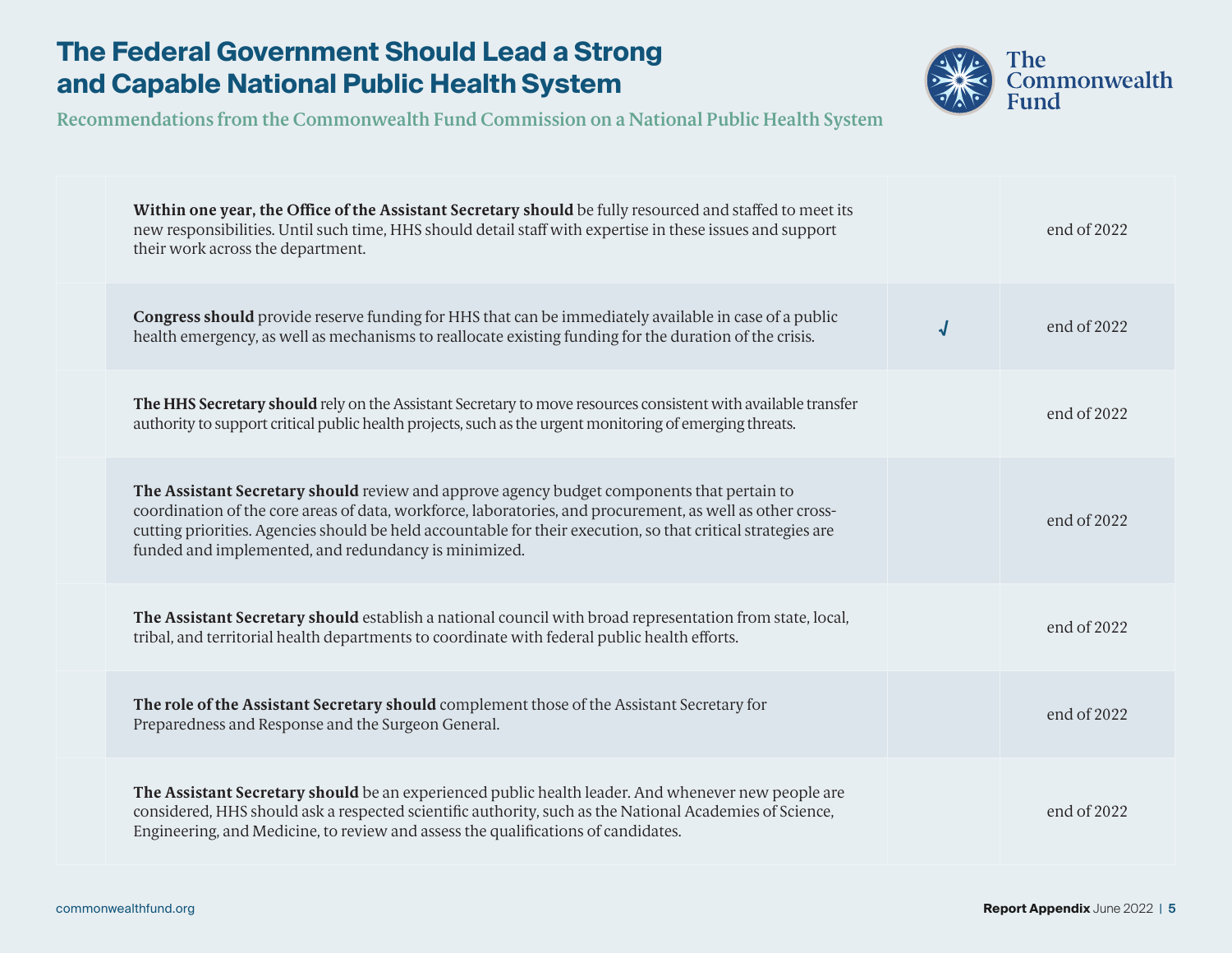

| <b>Recommendation #3:</b>                                                                                                                                                                                                                                                                                                                                             | <b>FUNDING</b><br><b>NEEDED?</b><br>$$10M+$ | <b>TIME FRAME</b> |
|-----------------------------------------------------------------------------------------------------------------------------------------------------------------------------------------------------------------------------------------------------------------------------------------------------------------------------------------------------------------------|---------------------------------------------|-------------------|
| The President should reconvene the National Prevention and Public Health Council to coordinate cross-<br>governmental efforts to advance health and equity. <sup>†</sup>                                                                                                                                                                                              |                                             |                   |
| Collectively, the White House Policy Councils and OMB should support HHS by ensuring there is<br>consistent, rather than episodic, federal coordination of a national public health system.                                                                                                                                                                           |                                             | end of $2022$     |
| As part of this coordination effort, HHS should work with other federal departments and agencies to<br>ensure there is sufficient public health expertise within those entities and coordination of key efforts.                                                                                                                                                      |                                             | end of $2024$     |
| In support of the National Prevention and Public Health Council's work, and to highlight the<br>contributions of multiple federal agencies to public health, OMB should develop a "cross cut" that<br>tabulates public health expenditures within the federal budget, including those corresponding to top<br>public health priorities and core infrastructure areas. |                                             | end of 2024       |
| <b>Recommendation #4:</b>                                                                                                                                                                                                                                                                                                                                             | <b>FUNDING</b><br><b>NEEDED?</b><br>$$10M+$ | <b>TIME FRAME</b> |
| HHS should be transparent and accountable in its leadership of a national public health system.                                                                                                                                                                                                                                                                       |                                             |                   |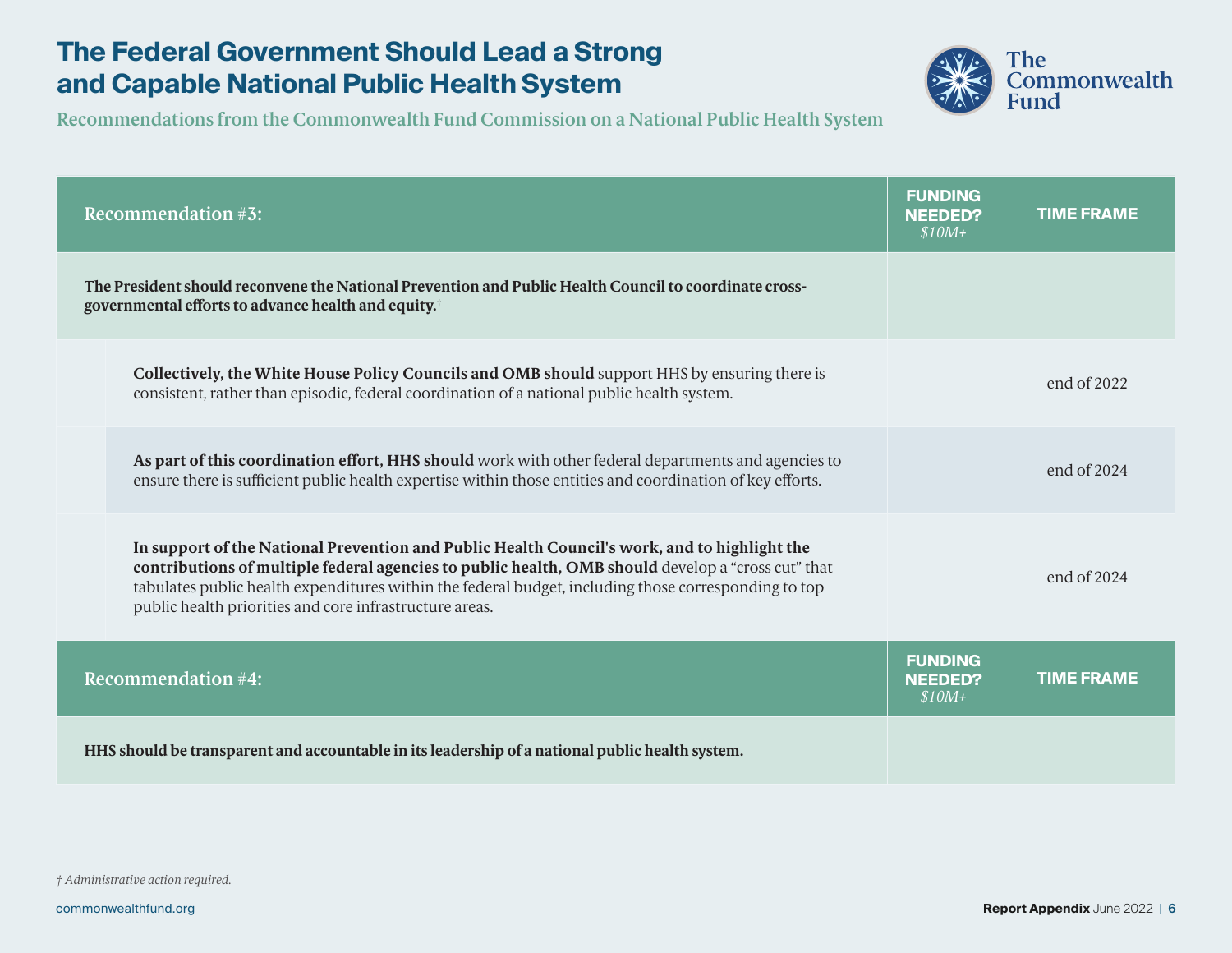

| <b>Recommendation #5:</b>                                                                                                                                                                                                                                                                                                                                                                                                                                                                                                                                                            | <b>FUNDING</b><br><b>NEEDED?</b><br>$$10M+$ | <b>TIME FRAME</b> |
|--------------------------------------------------------------------------------------------------------------------------------------------------------------------------------------------------------------------------------------------------------------------------------------------------------------------------------------------------------------------------------------------------------------------------------------------------------------------------------------------------------------------------------------------------------------------------------------|---------------------------------------------|-------------------|
| Congress should provide an adequate and reliable source of federal public health funding to states, localities,<br>tribes, and territories to support a modern public health infrastructure. This funding, estimated at an additional<br>\$4.5 billion annually beyond the IT investments discussed earlier, should be sufficient for every person to<br>be protected by a public health system that delivers on the foundational public health capabilities. Existing<br>funding should be raised to this level over a multiyear period as health departments build their capacity. |                                             |                   |
| <b>Congress should</b> provide this funding in a form that is guaranteed year to year and should be<br>"mandatory" rather than, "discretionary."                                                                                                                                                                                                                                                                                                                                                                                                                                     | √                                           | end of $2024$     |
| <b>HHS should</b> require states to share a certain percentage of federal public health infrastructure funds with<br>local health departments that are not directly funded by the federal government. This percentage should be<br>commensurate with population size, adjusted for appropriate measures of social vulnerability and equity.*                                                                                                                                                                                                                                         | √                                           | end of $2024$     |
| The federal public health infrastructure funding should be distributed directly to local jurisdictions<br>above a certain size (for example, 500,000 people) with expectations of coordination among state and<br>local grantees.                                                                                                                                                                                                                                                                                                                                                    | √                                           | end of $2024$     |
| A maintenance of effort should be required: Funding should not supplant current federal, state, or local<br>investments in public health.                                                                                                                                                                                                                                                                                                                                                                                                                                            | √                                           | end of $2024$     |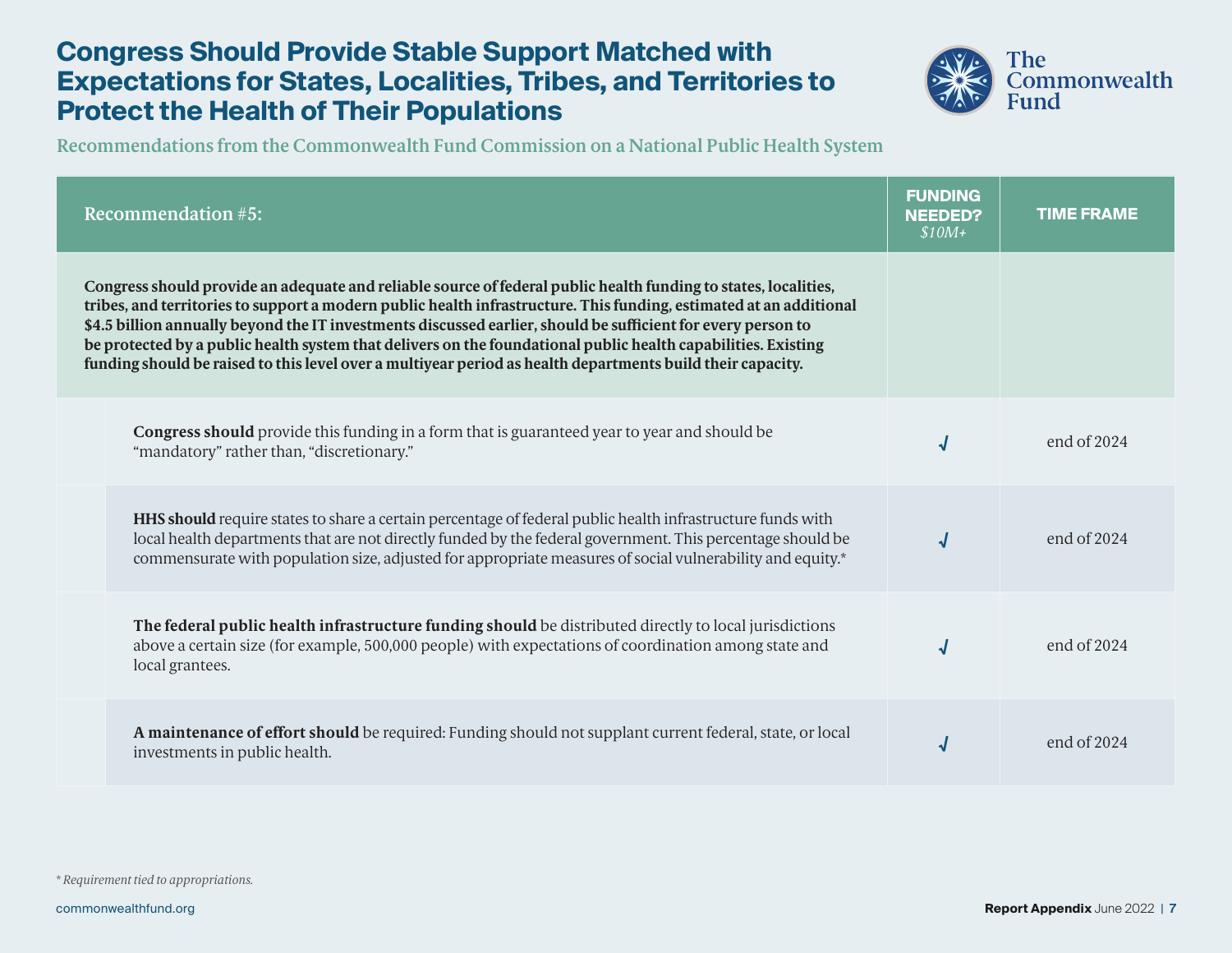

**Recommendations from the Commonwealth Fund Commission on a National Public Health System**

| <b>Recommendation #6:</b>                                                                                                                                                                                                                                                                                                                                                                                        | <b>FUNDING</b><br><b>NEEDED?</b><br>$$10M+$ | <b>TIME FRAME</b> |
|------------------------------------------------------------------------------------------------------------------------------------------------------------------------------------------------------------------------------------------------------------------------------------------------------------------------------------------------------------------------------------------------------------------|---------------------------------------------|-------------------|
| In exchange for increased congressional funding for public health infrastructure, states should meet revised<br>accreditation standards and performance requirements demonstrating that foundational capabilities protect<br>every resident.*                                                                                                                                                                    |                                             |                   |
| The revised accreditation standards for states should ensure that every resident in the state is served<br>by these foundational capabilities, regardless of the division of labor between the states and localities, and<br>regardless of whether local health departments themselves are accredited.*                                                                                                          | $\sqrt{2}$                                  | end of 2024       |
| States should follow best practices regarding the size and scope of effective health departments in their<br>jurisdictions to enhance efficiency and reduce duplication in the delivery of public health services.                                                                                                                                                                                               |                                             | end of 2024       |
| States should coordinate public health capabilities and resources across jurisdictions within their borders<br>and gather support from different sectors to achieve critical health goals.                                                                                                                                                                                                                       |                                             | end of 2024       |
| The accreditation process should assess the legal authority of state and local health departments.<br>Accreditation should be accompanied by a statement of whether states have necessary authority to protect<br>the public during emergencies, as well as whether state health departments have the authority to remediate<br>deficiencies when local health departments are unable to achieve accreditation.* | $\sqrt{2}$                                  | end of 2024       |
| Through performance requirements that are associated with federal public health infrastructure<br>funding (and other relevant grants), the federal government should also set specific expectations and<br>measurable outcomes with regard to core elements of the national public health system.*                                                                                                               | ᆡ                                           | end of $2024$     |

*\* Requirement tied to appropriations.*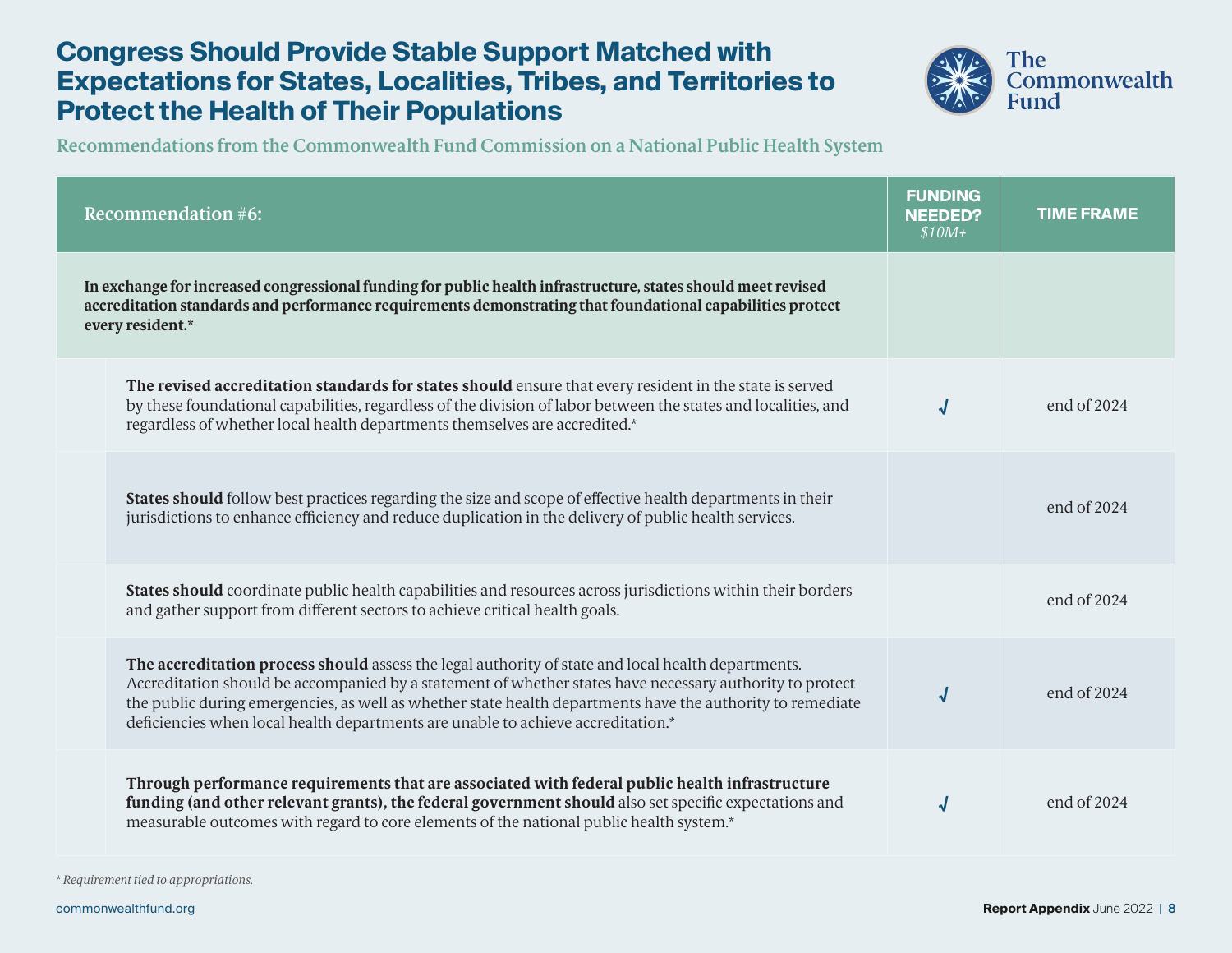

| <b>Recommendation #7:</b>                                                                                                                                                                                                                                                                                                                                                                                                                                                                                                                                                                                                                                                              | <b>FUNDING</b><br><b>NEEDED?</b><br>$$10M+$ | <b>TIME FRAME</b>    |
|----------------------------------------------------------------------------------------------------------------------------------------------------------------------------------------------------------------------------------------------------------------------------------------------------------------------------------------------------------------------------------------------------------------------------------------------------------------------------------------------------------------------------------------------------------------------------------------------------------------------------------------------------------------------------------------|---------------------------------------------|----------------------|
| HHS should use multiple funding mechanisms to support and incentivize states, localities, tribes, and territories<br>to move toward, and ultimately achieve, this new and revised accreditation standard.                                                                                                                                                                                                                                                                                                                                                                                                                                                                              |                                             |                      |
| HHS should give recipients of infrastructure funding three years to achieve accreditation under the<br>revised standards. Following the transition period, which would include the provision of training and<br>technical assistance to support health departments in achieving accreditation, HHS should condition<br>additional public health infrastructure funding for health departments on accreditation, unless the<br>funds are used under a supervised remediation plan designed to achieve accreditation. HHS should<br>study approaches for remedying deficiencies in the instance that a health department does not adopt or<br>successfully implement a remediation plan. |                                             | 2025 and<br>beyond   |
| HHS should provide state, local, tribal, and territorial grantees that are accredited with greater flexibility<br>in how they spend all categorical federal public health funds, across its agencies.                                                                                                                                                                                                                                                                                                                                                                                                                                                                                  |                                             | 2025 and<br>beyond   |
| <b>HHS should</b> also provide special funding opportunities for accredited health departments, including<br>through set-asides for innovative efforts within existing programmatic funding.                                                                                                                                                                                                                                                                                                                                                                                                                                                                                           |                                             | $2025$ and<br>beyond |
| <b>HHS should</b> permit states, localities, tribes, and territories, as part of their accreditation process, to<br>contract with third parties (such as academic institutions, public health institutes, or other nonprofits)<br>to deliver some of the foundational capabilities. For example, health departments can use such contracts<br>when a government agency cannot hire new staff quickly enough, or when a department wishes to<br>contract with an academic institution for epidemiology capacity.                                                                                                                                                                        |                                             | $2025$ and<br>beyond |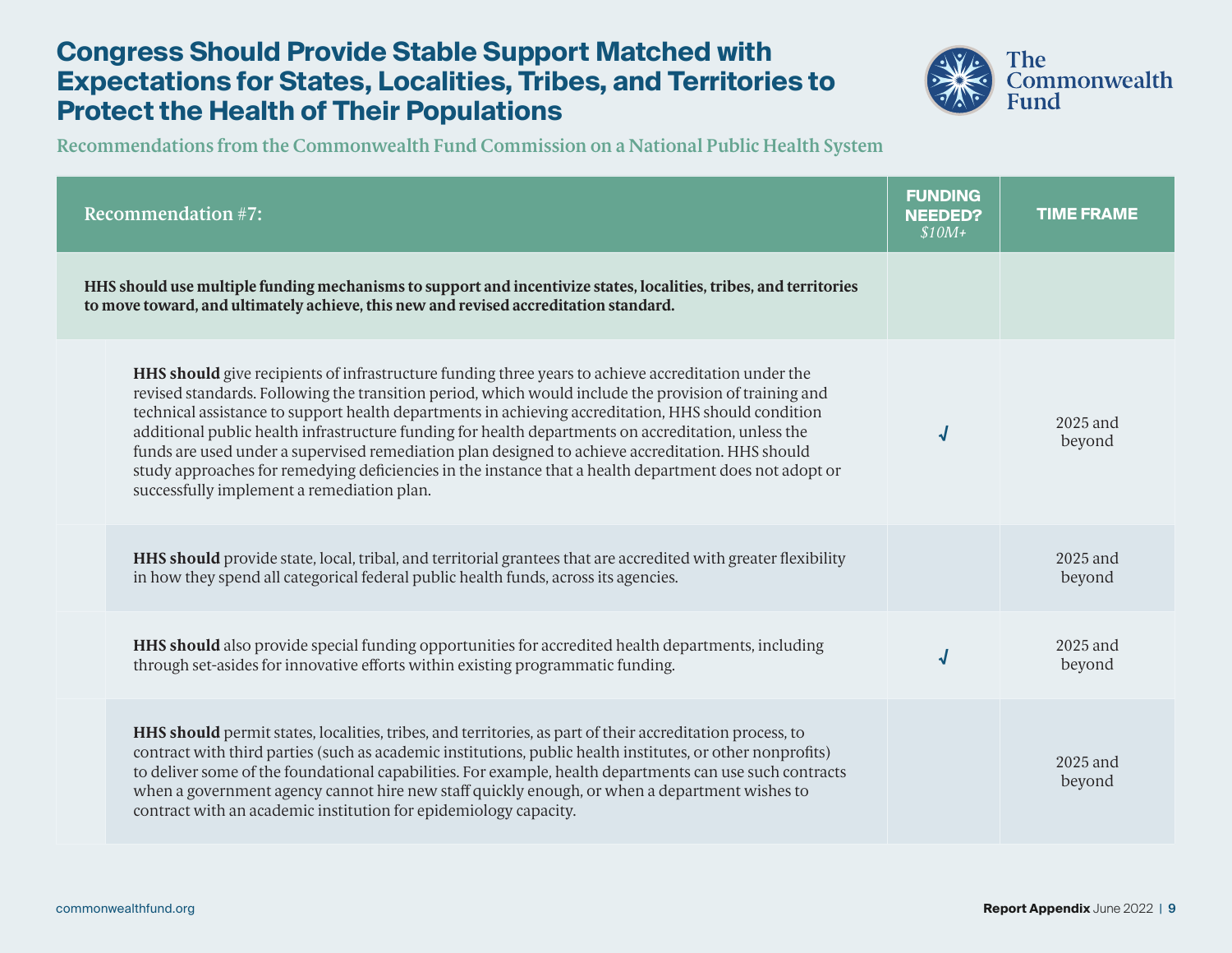

| HHS should consider accreditation status in granting CMS waivers and plan amendments that relate to<br>population health goals, including Section 1115 waivers. <sup>†</sup>                                                                                                                                                                                                                                                   | end of $2024$        |
|--------------------------------------------------------------------------------------------------------------------------------------------------------------------------------------------------------------------------------------------------------------------------------------------------------------------------------------------------------------------------------------------------------------------------------|----------------------|
| HHS should offer increased federal medical assistance payment through Medicaid and the Children's<br>Health Insurance Program (CHIP) for states that have accredited health departments. The additional<br>funding should be used to coordinate these two health coverage programs with public health efforts to<br>achieve population health goals. CMS should provide a path for Medicare to participate in these efforts.** | $2025$ and<br>beyond |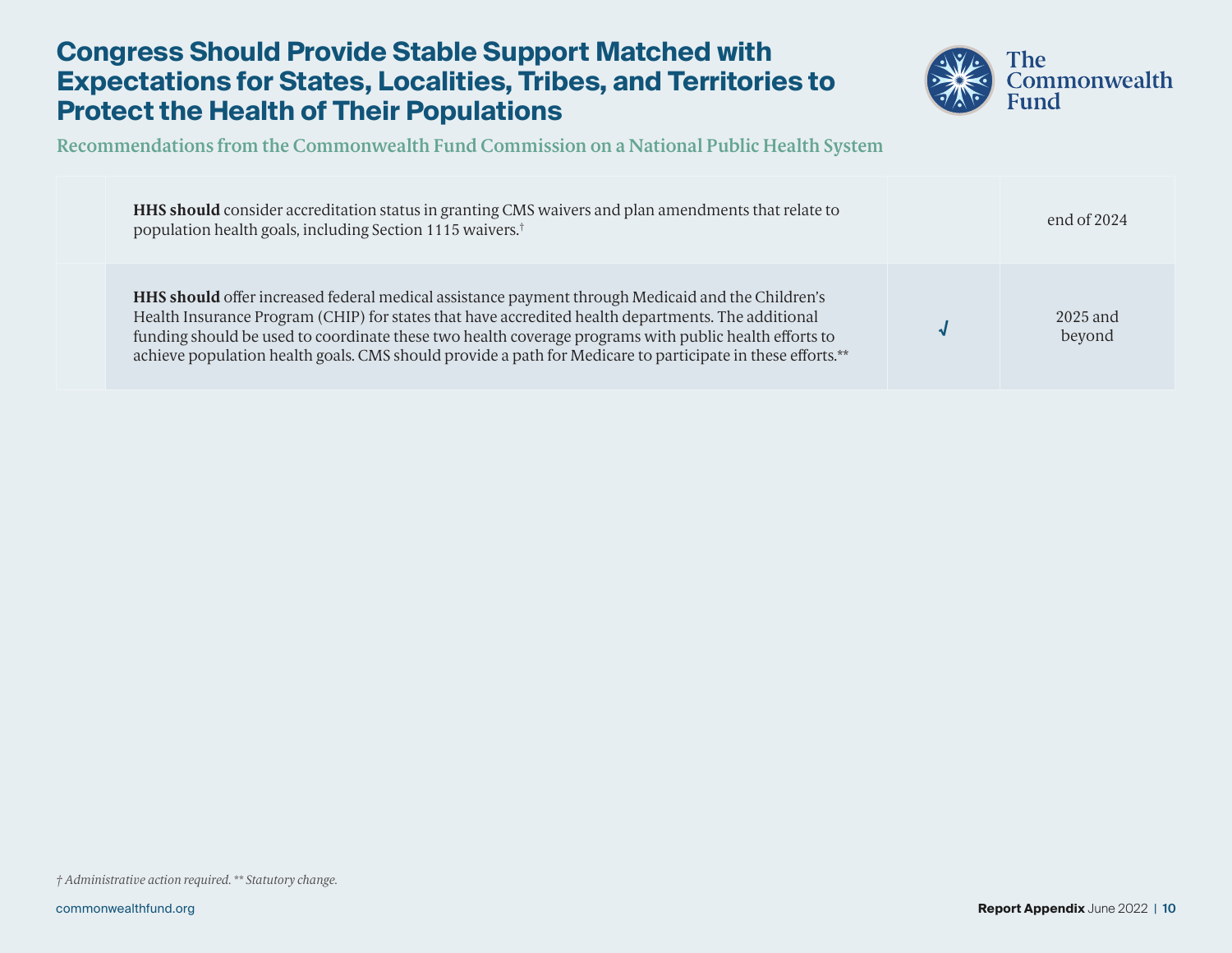### **The Health Care System Should Work Closely with Public Health Agencies in Normal Times and During Emergencies**



| <b>Recommendation #8:</b>                                                                                                                                                                                                                                                            | <b>FUNDING</b><br><b>NEEDED?</b><br>$$10M+$ | <b>TIME FRAME</b> |
|--------------------------------------------------------------------------------------------------------------------------------------------------------------------------------------------------------------------------------------------------------------------------------------|---------------------------------------------|-------------------|
| HHS should lead a comprehensive initiative to share health care data for public health purposes, with strong<br>privacy protections, working through CMS and other agencies.                                                                                                         |                                             |                   |
| <b>HHS should</b> share deidentified data for public health planning and assessment.                                                                                                                                                                                                 |                                             | end of $2022$     |
| <b>HHS should</b> facilitate sharing of reportable public health data from electronic health record (EHR)<br>systems to accredited health departments.                                                                                                                               |                                             | 2025 and beyond   |
| <b>HHS should</b> generate capacity for sharing identifiable health data between health care providers and<br>state, local, tribal, and territorial health departments (with strong privacy protections) to accomplish<br>public health goals with the support of local communities. | √                                           | end of $2024$     |
| <b>HHS should</b> prepare for sharing essential public health data during emergencies.                                                                                                                                                                                               |                                             | end of $2022$     |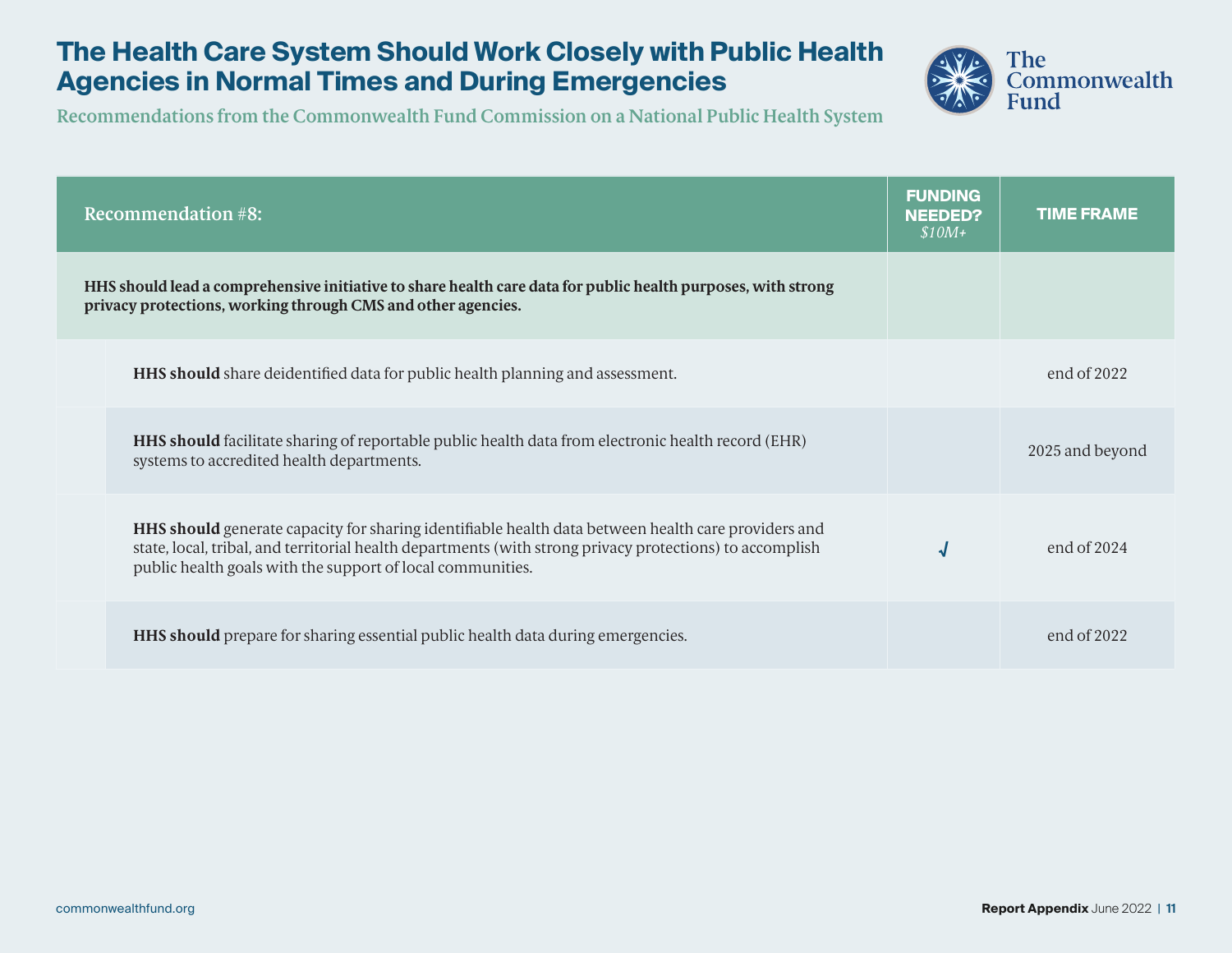## **The Health Care System Should Work Closely with Public Health Agencies in Normal Times and During Emergencies**



| <b>Recommendation #9:</b>                                                                                                                                                                                                                                                                                                                                                 | <b>FUNDING</b><br><b>NEEDED?</b><br>$$10M+$ | <b>TIME FRAME</b> |
|---------------------------------------------------------------------------------------------------------------------------------------------------------------------------------------------------------------------------------------------------------------------------------------------------------------------------------------------------------------------------|---------------------------------------------|-------------------|
| HHS should promote the engagement of health care personnel in public health efforts.                                                                                                                                                                                                                                                                                      |                                             |                   |
| <b>HHS should</b> provide support for training, cross-training, and exchanges among public health<br>departments and health care systems to build stronger relationships across entities and strengthen reserve<br>corps for public health emergencies.                                                                                                                   | √                                           | end of $2024$     |
| HHS should add flexibilities and incentives to current programs that support graduate education in<br>medicine, nursing, and other health professions to increase education in public health.                                                                                                                                                                             |                                             | end of $2024$     |
| <b>HHS should</b> create incentives to provide training and support to health workers who live in the most<br>socially vulnerable communities so that they can conduct outreach and educate residents.                                                                                                                                                                    |                                             | end of $2024$     |
| To the extent permitted by law, HHS should add requirements for managed care plans in Medicare<br>Advantage, Medicaid, and the Children's Health Insurance Program (CHIP) to have core public health<br>competencies at the leadership level, and to participate in the design and execution of community health<br>needs assessments and follow-on actions. <sup>†</sup> |                                             | end of 2024       |
| <b>HHS should</b> explore ways to use innovative payment mechanisms under value-based purchasing<br>arrangements to encourage health care organizations to partner with their local public health agencies.                                                                                                                                                               |                                             | end of $2024$     |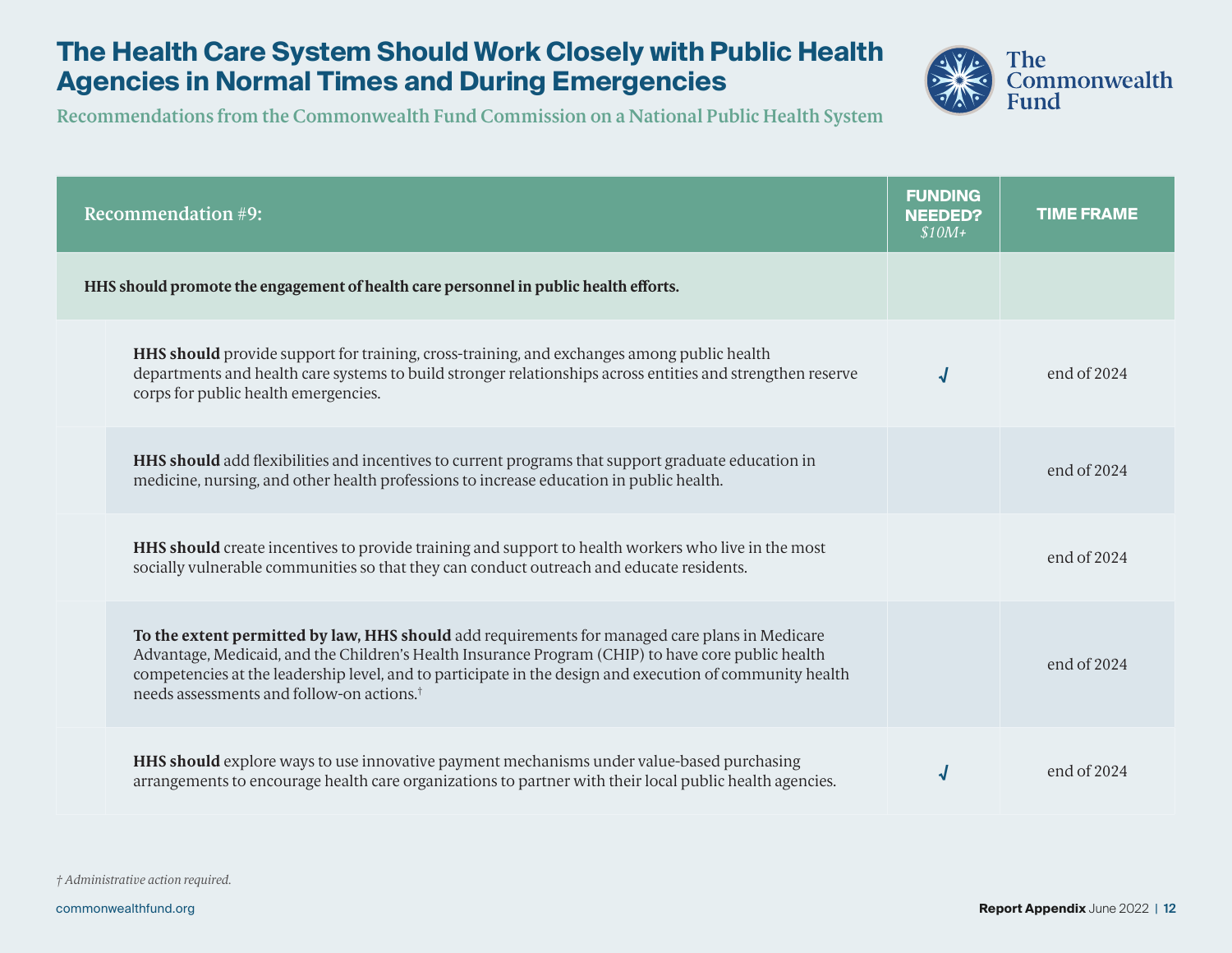### **The Health Care System Should Work Closely with Public Health Agencies in Normal Times and During Emergencies**



| <b>Recommendation #10:</b>                                                                                                                                                                                                                                                  | <b>FUNDING</b><br><b>NEEDED?</b><br>$$10M+$ | <b>TIME FRAME</b> |
|-----------------------------------------------------------------------------------------------------------------------------------------------------------------------------------------------------------------------------------------------------------------------------|---------------------------------------------|-------------------|
| Health systems, hospitals, community health centers, and other federally supported health care organizations<br>should be expected to contribute to public health activities in normal times and during emergencies.                                                        |                                             |                   |
| <b>HHS should</b> build on successful models of collaboration used during the pandemic and identify a<br>consistent set of expectations for hospitals and health care systems to participate in state and local public<br>health efforts. <sup>†</sup>                      |                                             | end of $2024$     |
| <b>HHS should</b> build on their critical contributions during the pandemic and establish capabilities and<br>requirements for community health centers and certified community behavioral health clinics to<br>participate in public health activities at the local level. |                                             | end of $2024$     |
| HHS should establish a Chief Public Health Officer position within CMS.                                                                                                                                                                                                     |                                             | end of 2022       |
| To the extent permitted by law, HHS should set requirements for Medicare, Medicaid, and CHIP<br>managed care plans to support state and local public health efforts. <sup>†</sup>                                                                                           |                                             | end of $2024$     |
| HHS should work with the IRS to clarify requirements for community-benefit activities for nonprofit<br>health care systems to maintain their tax-exempt status. <sup>†</sup>                                                                                                |                                             | end of $2024$     |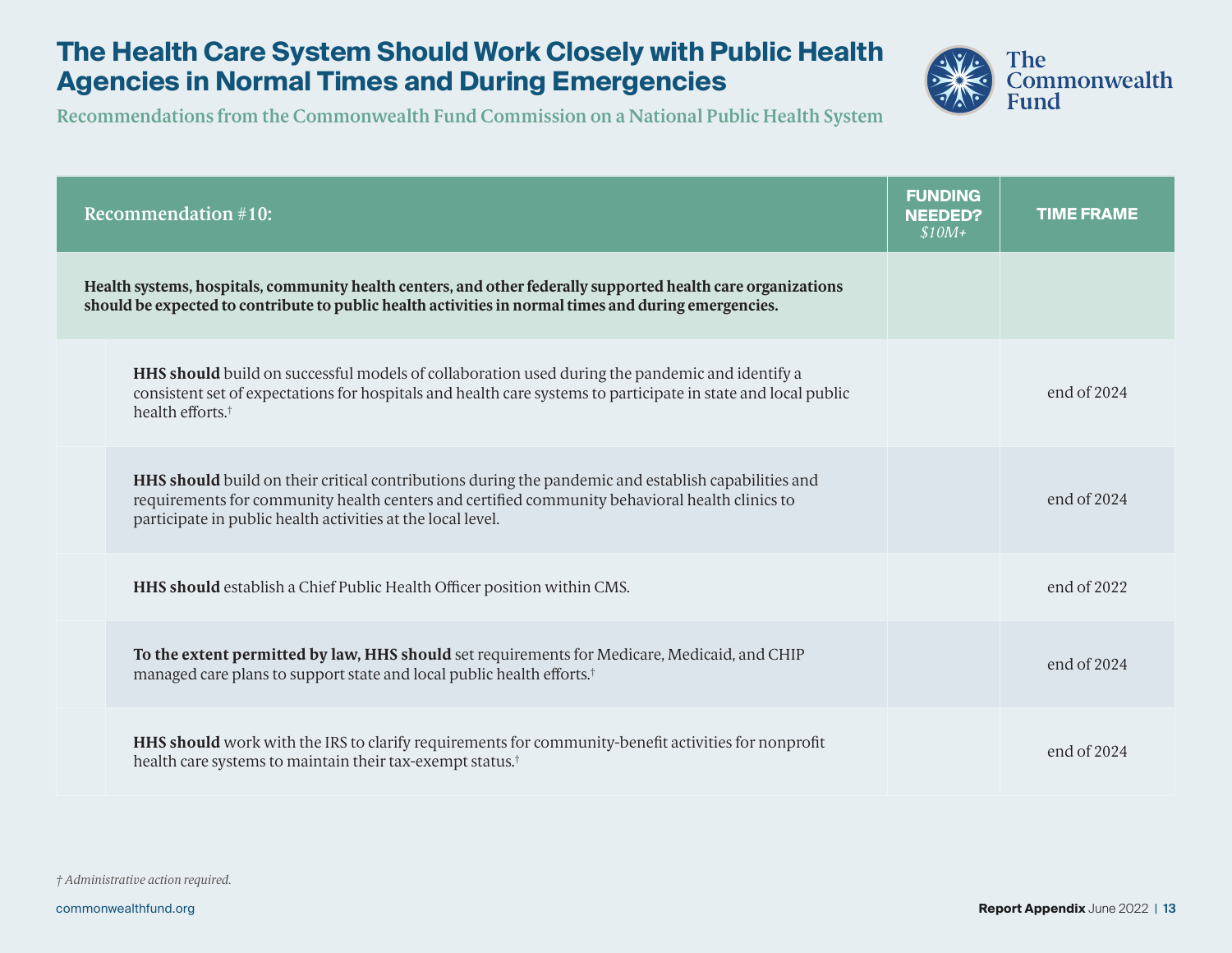## **Public Health Agencies Should Work to Earn the Public's Trust**



| <b>Recommendation #11:</b>                                                                                                                                                                                                                                                                                               | <b>FUNDING</b><br><b>NEEDED?</b><br>$$10M+$ | <b>TIME FRAME</b> |
|--------------------------------------------------------------------------------------------------------------------------------------------------------------------------------------------------------------------------------------------------------------------------------------------------------------------------|---------------------------------------------|-------------------|
| All levels of a national public health system should commit to effective, meaningful, and representative<br>community engagement as a core feature.                                                                                                                                                                      |                                             |                   |
| <b>HHS should</b> promote diversity and community representation on all federal health advisory committees,<br>as well as policies for these committees to conduct extensive engagement to understand the perspectives<br>of those who are most affected.                                                                |                                             | end of $2024$     |
| <b>HHS should</b> provide technical assistance to federal grant applicants from underserved communities<br>under each Notice of Funding Opportunity. This will increase the diversity of the applicant pool and<br>ensure that federal assistance reaches eligible organizations and communities in an equitable manner. |                                             | end of $2024$     |
| <b>HHS should</b> provide, as part of core federal public health infrastructure funds, dedicated funding to build<br>and sustain the capacity of community-based organizations to address public health priorities, guide local<br>data collection, and participate in decision-making.                                  |                                             | end of $2024$     |
| <b>HHS should</b> strengthen the definition of "community partnership development" in public health<br>accreditation to require collaboration with community organizations and opportunities for community<br>involvement in decision-making.                                                                            |                                             | end of $2024$     |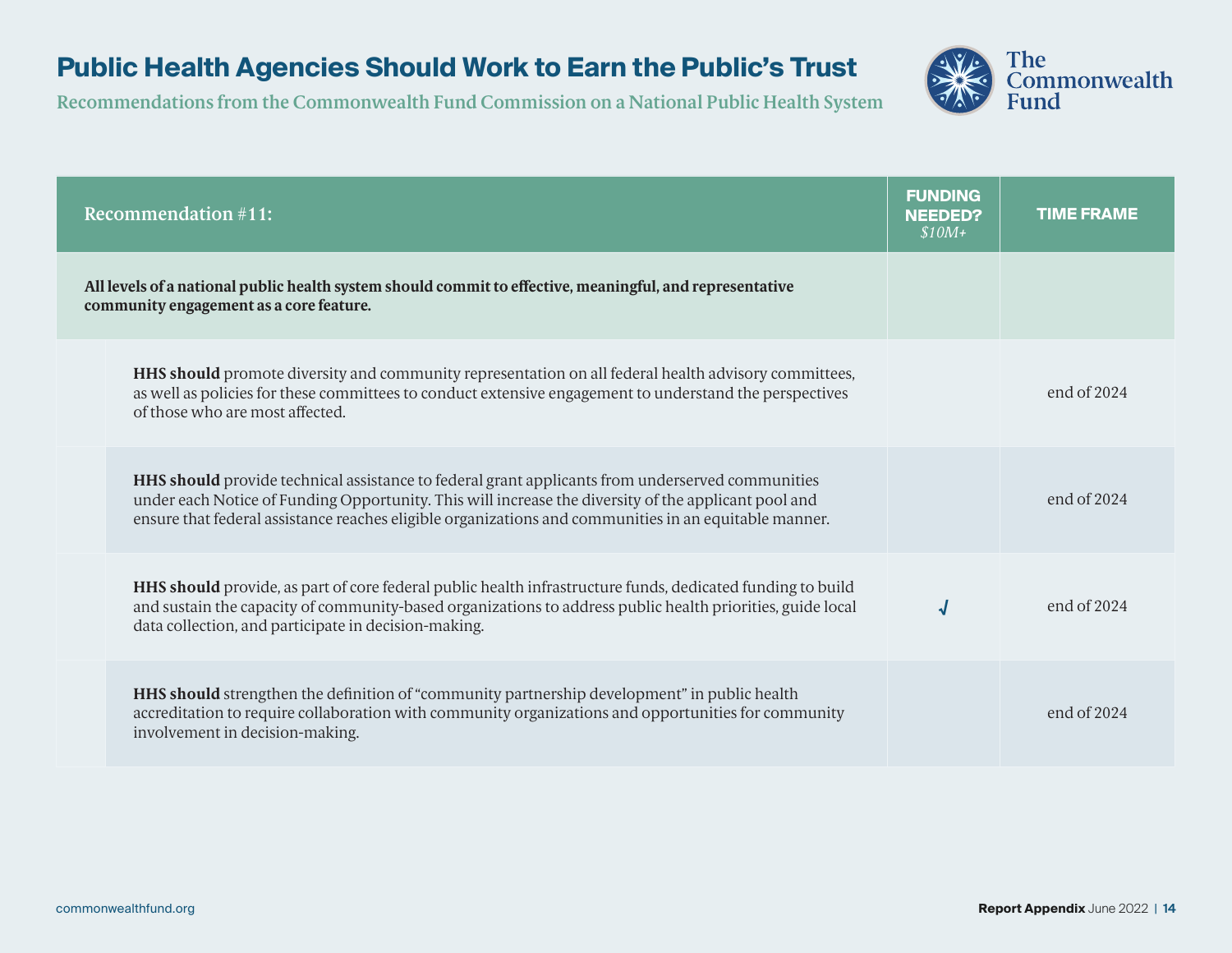## **Public Health Agencies Should Work to Earn the Public's Trust**

**Recommendations from the Commonwealth Fund Commission on a National Public Health System**



|                                                                                                | <b>Recommendation #12:</b>                                                                                                                                                                                                                                                                                                                                                                                                                                              | <b>FUNDING</b><br><b>NEEDED?</b><br>$$10M+$ | <b>TIME FRAME</b> |
|------------------------------------------------------------------------------------------------|-------------------------------------------------------------------------------------------------------------------------------------------------------------------------------------------------------------------------------------------------------------------------------------------------------------------------------------------------------------------------------------------------------------------------------------------------------------------------|---------------------------------------------|-------------------|
| HHS should promote stronger multisector partnerships to address basic needs related to health. |                                                                                                                                                                                                                                                                                                                                                                                                                                                                         |                                             |                   |
|                                                                                                | HHS should build into core federal public health infrastructure funds and other relevant grant programs<br>specific program standards or expectations that grantees work across sectors, where appropriate.                                                                                                                                                                                                                                                             | √                                           | end of 2024       |
|                                                                                                | The Office of Management and Budget (OMB) should create mechanisms across HHS grant programs<br>and those of other federal agencies (such as the Departments of Agriculture and Transportation, and the<br>Environmental Protection Agency) to coordinate grant funding that addresses the drivers of health. <sup>†</sup>                                                                                                                                              |                                             | end of 2024       |
|                                                                                                | <b>Recommendation #13:</b>                                                                                                                                                                                                                                                                                                                                                                                                                                              | <b>FUNDING</b><br><b>NEEDED?</b><br>$$10M+$ | <b>TIME FRAME</b> |
|                                                                                                | HHS should lead an effort to modernize public health communications and address misinformation and<br>disinformation.                                                                                                                                                                                                                                                                                                                                                   |                                             |                   |
|                                                                                                | HHS should advance strategic communications approaches that provide coordinated, consistent, accurate,<br>timely, and easy-to-understand messaging about key public health issues across a range of platforms, including<br>social media, to state, local, tribal, and territorial health officials, their community partners, and other trusted<br>messengers. These approaches should follow well-established risk communications principles.                         |                                             | end of 2022       |
|                                                                                                | HHS should provide training and technical assistance for states, localities, tribes, territories, community-based<br>organizations, and trusted messengers on developing effective communications and community-engagement<br>strategies. These efforts should include effective methods to explain core scientific concepts and translate public<br>health messages to a broader audience (such as the Public Health Reaching Across Sectors, or PHRASES, initiative). |                                             | end of 2022       |

*† Administrative action required.*